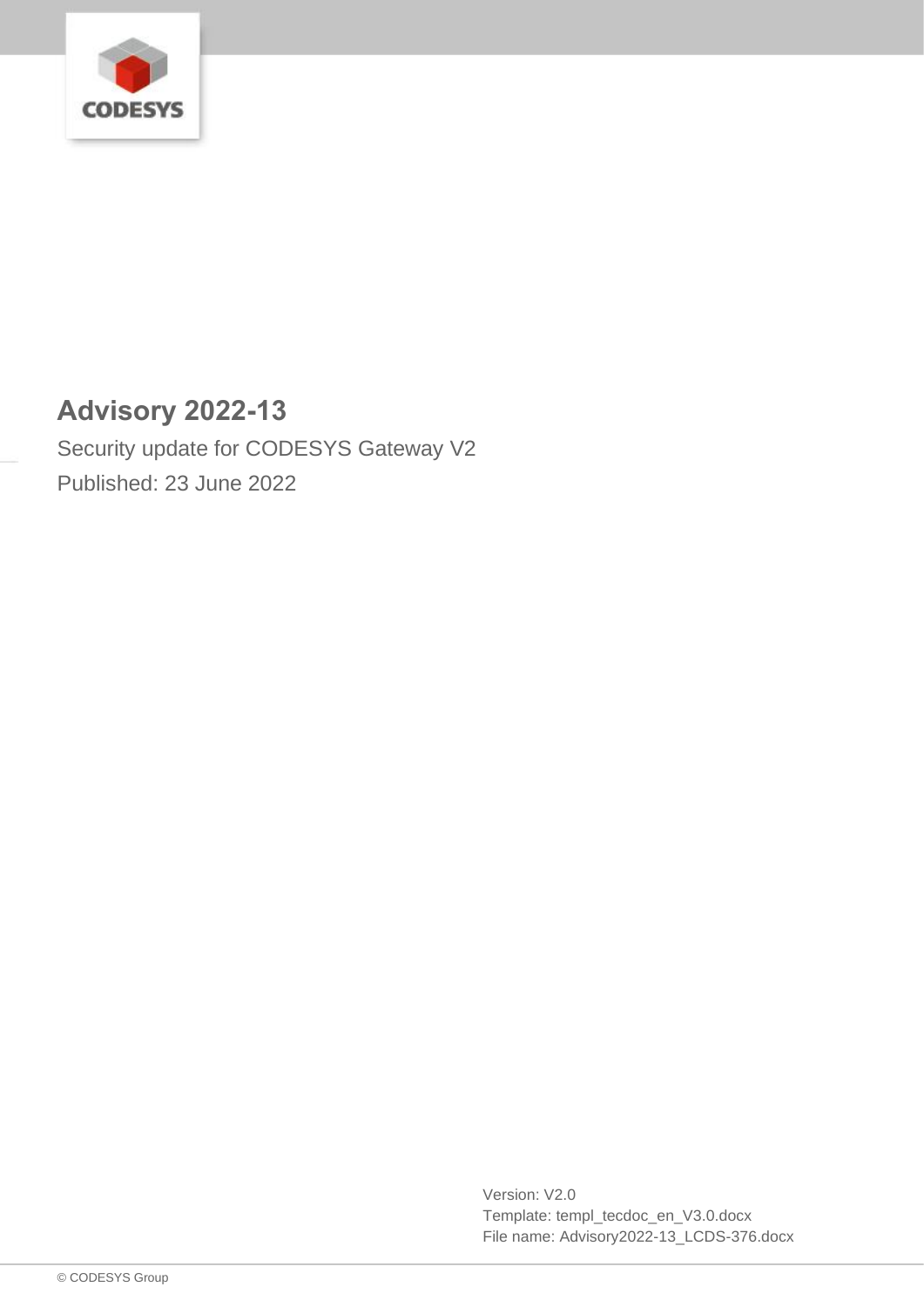# **CONTENT**

|                          |                                                                                            | Page                                          |
|--------------------------|--------------------------------------------------------------------------------------------|-----------------------------------------------|
| 1                        | <b>Affected Products</b>                                                                   | 3                                             |
| $\mathbf{2}$             | <b>Vulnerability overview</b>                                                              | 3                                             |
| 2.1<br>2.2<br>2.3<br>2.4 | <b>Type</b><br><b>Management Summary</b><br>References<br><b>Severity Rating</b>           | 3<br>3<br>$\frac{3}{3}$                       |
| 3                        | <b>Vulnerability details</b>                                                               | 3                                             |
| 3.1<br>3.2<br>3.3<br>3.4 | <b>Detailed Description</b><br>Exploitability<br><b>Difficulty</b><br>Existence of exploit | $\frac{3}{3}$<br>$\overline{\mathbf{4}}$<br>4 |
| 4                        | Available software updates                                                                 | 4                                             |
| 5                        | <b>Mitigation</b>                                                                          | 4                                             |
| 6                        | <b>Acknowledgments</b>                                                                     | 4                                             |
| 7                        | <b>Further Information</b>                                                                 | 4                                             |
| 8                        | <b>Disclaimer</b>                                                                          | 5                                             |
| <b>Bibliography</b>      |                                                                                            | 5                                             |
| <b>Change History</b>    |                                                                                            |                                               |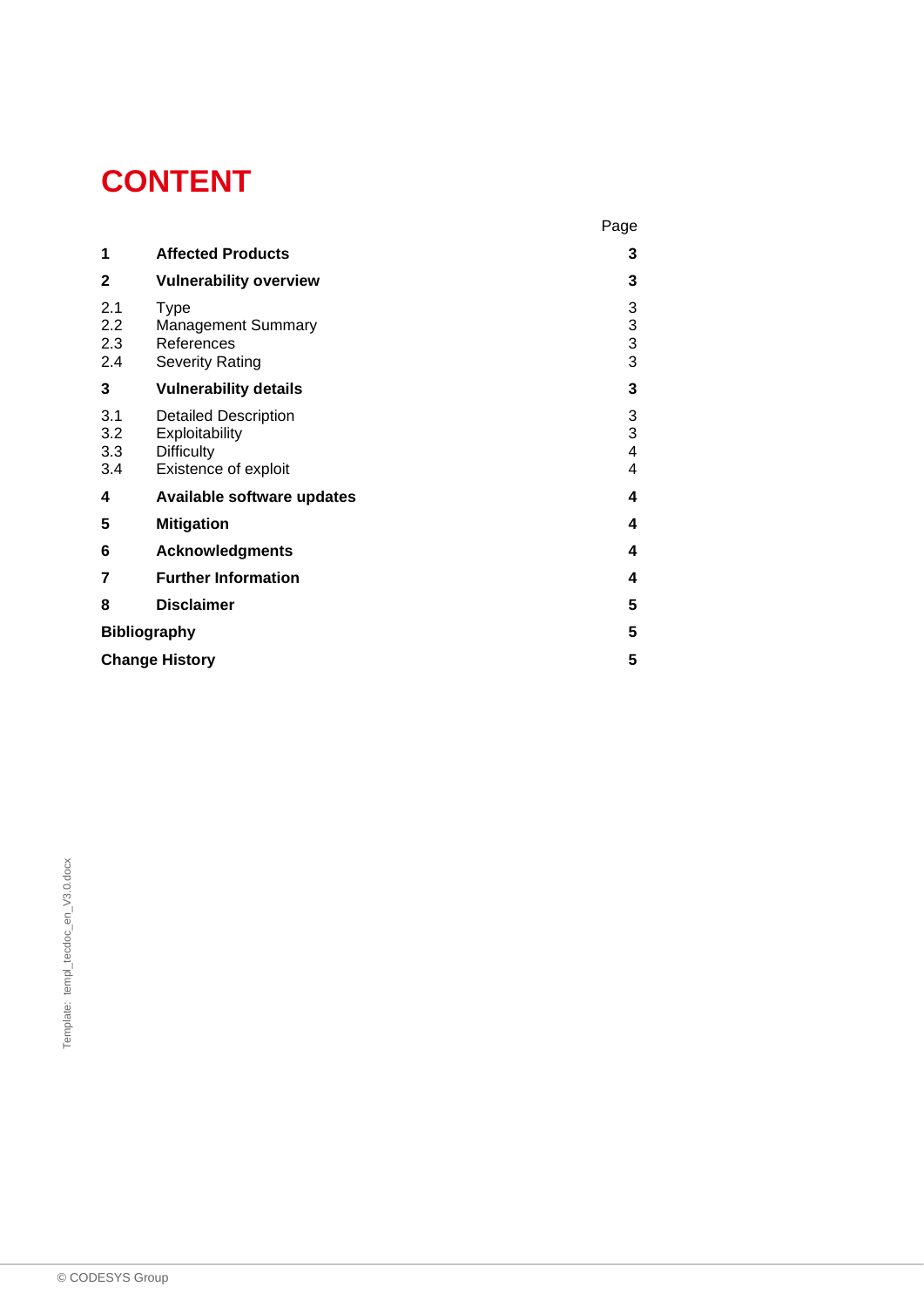#### <span id="page-2-0"></span>**1 Affected Products**

All versions of the following CODESYS V2 product prior version V2.3.9.38 are affected: • CODESYS Gateway Server

### <span id="page-2-1"></span>**2 Vulnerability overview**

#### <span id="page-2-2"></span>**2.1 Type**

CWE-187: Partial String Comparison, CWE-400: Uncontrolled Resource Consumption, CWE-789: Memory Allocation with Excessive Size Value [7]

#### <span id="page-2-3"></span>**2.2 Management Summary**

An unauthenticated attacker would be able to send crafted requests to cause the CODESYS Gateway Server V2 to allocate excessive memory or consume all available TCP client connections. Besides, passwords are insufficiently checked during login.

#### <span id="page-2-4"></span>**2.3 References**

CVE: CVE-2022-31802, CVE-2022-31803, CVE-2022-31804 [6]

CODESYS JIRA: LCDS-376

#### <span id="page-2-5"></span>**2.4 Severity Rating**

CODESYS GmbH has rated this vulnerability as critical.

The CVSS v3.1 base score of 9.8 has been assigned. The CVSS vector string is (CVSS:3.1/AV:N/AC:L/PR:N/UI:N/S:U/C:H/I:H/A:H). [8]

#### <span id="page-2-6"></span>**3 Vulnerability details**

#### <span id="page-2-7"></span>**3.1 Detailed Description**

The CODESYS Gateway routes the online communication between clients like the CODESYS Development System and CODESYS Control runtime systems. An unauthenticated attacker would be able to send crafted requests to exploit the following vulnerabilities:

CVE-2022-31802: CWE-187: Partial String Comparison:

CVSS:3.1/AV:N/AC:L/PR:N/UI:N/S:U/C:H/I:H/A:H

The CODESYS Gateway Server V2 does not sufficiently verify the specified password during login. Therefore, an attacker could successfully perform authentication by specifying a shorter password than the configured one.

CVE-2022-31803: CWE-400: Uncontrolled Resource Consumption

CVSS:3.1/AV:N/AC:L/PR:N/UI:N/S:U/C:N/I:N/A:L

The CODESYS Gateway Server V2 insufficiently checks the activity of TCP client connections. This allows an unauthenticated attacker to consume all available TCP connections and prevent legitimate users or clients from establishing a new connection to the CODESYS Gateway Server V2. Existing connections are not affected and therefore remain intact.

CVE-2022-31804: CWE-789: Memory Allocation with Excessive Size Value CVSS:3.1/AV:N/AC:L/PR:N/UI:N/S:U/C:N/I:N/A:H

The CODESYS Gateway Server V2 allocates memory based on the content of the request but does not ensure that the size is within expected limits. Thus, an unauthenticated attacker could trigger the allocation of arbitrary amounts of memory, which could possibly lead to a crash of the Gateway due to an out-of-memory condition.

#### <span id="page-2-8"></span>**3.2 Exploitability**

These vulnerabilities could be exploited remotely.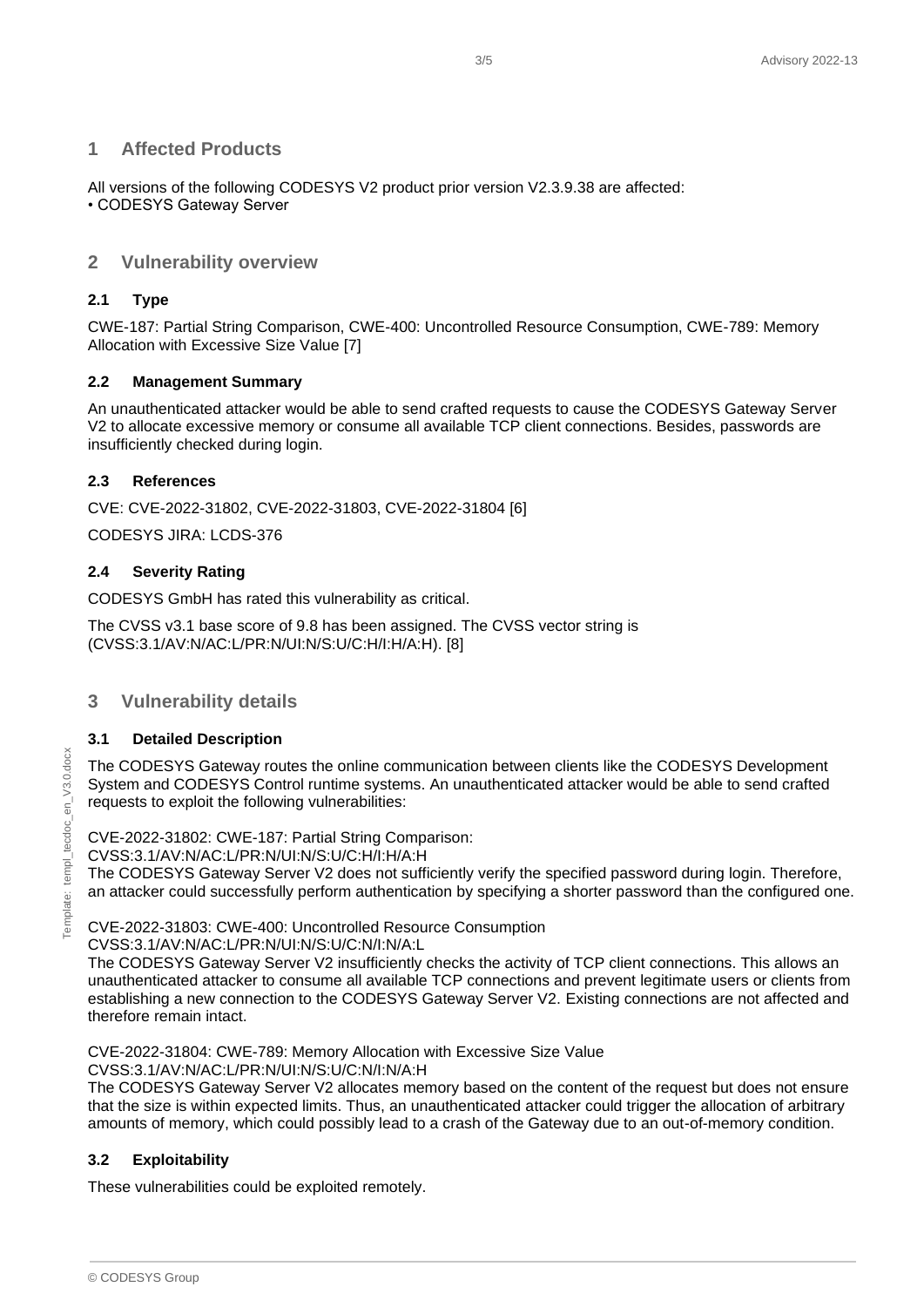#### <span id="page-3-0"></span>**3.3 Difficulty**

An attacker with low skills would be able to exploit these vulnerabilities.

#### <span id="page-3-1"></span>**3.4 Existence of exploit**

<span id="page-3-2"></span>No known public exploits specifically target these vulnerabilities.

#### **4 Available software updates**

CODESYS GmbH has released version V2.3.9.38 of the CODESYS Gateway Server, which is also part of the CODESYS Development System setup version V2.3.9.69.

Please visit the CODESYS update area for more information on how to obtain the software update [3].

Compatibility note for CVE-2022-31802:

If clients previously used a short-form password, they must log in with the full password after the update to continue to authenticate successfully.

#### <span id="page-3-3"></span>**5 Mitigation**

CODESYS GmbH recommends using the available software update to fix the vulnerabilities.

Currently, CODESYS GmbH has not identified any specific workarounds for these vulnerabilities, in case the software update is not applied.

As part of a security strategy, CODESYS GmbH recommends the following general defense measures to reduce the risk of exploits:

• Use controllers and devices only in a protected environment to minimize network exposure and ensure that they are not accessible from outside

- Use firewalls to protect and separate the control system network from other networks
- Use VPN (Virtual Private Networks) tunnels if remote access is required
- Activate and apply user management and password features
- Use encrypted communication links
- Limit the access to both development and control system by physical means, operating system features, etc.
- Protect both development and control system by using up to date virus detecting solutions

For more information and general recommendations for protecting machines and plants, see also the CODESYS Security Whitepaper [1].

#### <span id="page-3-4"></span>**6 Acknowledgments**

CVE-2022-31803, CVE-2022-31804: These issues were reported by Divya Suvarna of ABB Device Security Assurance Center.

CVE-2022-31802: This issue was reported internally by the CODESYS team.

CODESYS GmbH thanks for reporting following coordinated disclosure. This helps us to improve our products and to protect customers and users.

# <span id="page-3-5"></span>**7 Further Information**

For additional information regarding the CODESYS products, especially the above-mentioned versions, or about the described vulnerability please contact the CODESYS support team [5].